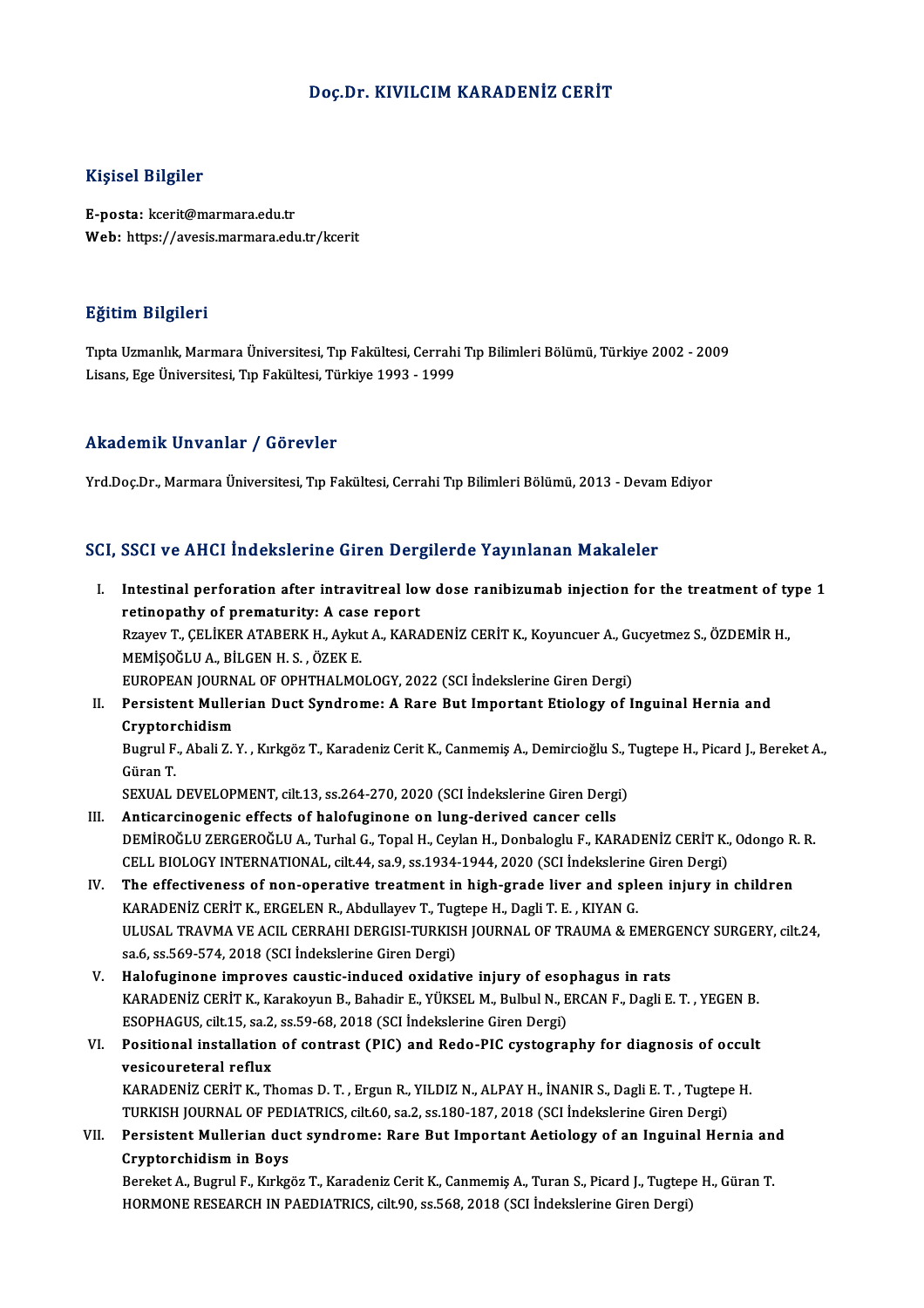- VIII. Laparoscopic approach for removing a coin trapped in Meckel's diverticulum<br>KARADENİZ CEDİT V. Kalvangu A. ERRABLIT SEVEN İ. KIVAN G. Decli T. E Laparoscopic approach for removing a coin trapped in Meckel's di<br>KARADENİZ CERİT K., Kalyoncu A., ERBARUT SEVEN İ., KIYAN G., Dagli T. E.<br>ULUSAL TRAVMA VE ACU, CERRAHI DERÇISI TURKISH IQURNAL OF TRAUN ULUSAL TRAVMA VE ACIL CERRAHI DERGISI-TURKISH JOURNAL OF TRAUMA & EMERGENCY SURGERY, cilt.23,<br>sa.5, ss.438-440, 2017 (SCI İndekslerine Giren Dergi) KARADENİZ CERİT K., Kalyoncu A., ERBARUT SEVEN İ., KIYAN G., Dagli T. E.
- IX. Post-traumatic stress disorder in mothers of children who have undergone cancer surgery sa.5, ss.438-440, 2017 (SCI İndekslerine Giren Dergi)<br>Post-traumatic stress disorder in mothers of children who have undergone cancer surgery<br>KARADENİZ CERİT K., CERİT C., Nart O., EKER N., KIYAN G., Dagli T., EKİNGEN YILD Post-traumat<br>KARADENİZ CI<br>Corapcioglu F.<br>Podiatrics Inter KARADENİZ CERİT K., CERİT C., Nart O., EKER N., KIYAN G., Dagli T., EKİNGEN YILDIZ G., Tokuc G.,<br>Corapcioglu F.<br>Pediatrics International, cilt.59, sa.9, ss.996-1001, 2017 (SCI Expanded İndekslerine Giren Dergi)<br>NESEATIN 1

## Corapcioglu F.<br>Pediatrics International, cilt.59, sa.9, ss.996-1001, 2017 (SCI Expanded Indekslerine Giren Dergi)<br>X. NESFATIN-1 AMELIORATES BOWEL INJURY IN A NEONATAL RAT MODEL OF NECROTIZING Pediatrics Internat<br>NESFATIN-1 AMI<br>ENTEROCOLITIS<br>KARADENIZ CEPIT NESFATIN-1 AMELIORATES BOWEL INJURY IN A NEONATAL RAT MODEL OF NECROTIZ<br>ENTEROCOLITIS<br>KARADENİZ CERİT K., KOYUNCUOĞLU T., YAĞMUR D., ANIL D., ŞİRVANCI S., DAĞLI E. T. , YEGEN B.<br>Cestreenterelegy. silt 152. ss.621.2017.(SCI ENTEROCOLITIS<br>KARADENİZ CERİT K., KOYUNCUOĞLU T., YAĞMUR D., ANIL D., ŞİRVANCI S., DAĞLI E. T. , YEGEN B.<br>Gastroenterology, cilt.152, ss.621, 2017 (SCI İndekslerine Giren Dergi)

- XI. Halofuginone Alleviates Burn-Induced Hepatic and Renal Damage in Rats Gastroenterology, cilt.152, ss.621, 2017 (SCI İndekslerine Giren Dergi)<br>Halofuginone Alleviates Burn-Induced Hepatic and Renal Damage in Rats<br>KARADENİZ CERİT K., Karakoyun B., YÜKSEL M., ERCAN F., Tugtepe H., Dagli T. E. , Halofuginone Alleviates Burn-Induced Hepatic and Renal Damage in Rats<br>KARADENİZ CERİT K., Karakoyun B., YÜKSEL M., ERCAN F., Tugtepe H., Dagli T. E. , YEGEN<br>JOURNAL OF BURN CARE & RESEARCH, cilt.38, sa.1, 2017 (SCI İndeksl KARADENİZ CERİT K., Karakoyun B., YÜKSEL M., ERCAN F., Tugtepe H., Dagli T. E., YEGEN B.<br>JOURNAL OF BURN CARE & RESEARCH, cilt.38, sa.1, 2017 (SCI İndekslerine Giren Dergi)<br>XII. The Effect of Antifibrotic Drug Halofuginone
- JOURNAL OF BURN CARE & RESEARCH, cilt.38, sa.1, 2017 (SCI İndekslerine Giren Dergi)<br>The Effect of Antifibrotic Drug Halofuginone on Caustic Oesophageal Injury in Rats<br>KARADENİZ CERİT K., Karakoyun B., Bahadir F. E. , YÜKSE The Effect of Antifibrotic Drug Halofuginone on Caustic Oesophageal Injury in Rats
- XIII. Lactococcus lactis Catherter-Related Bloodstream Infection in an Infant : Case Report ACTA PHYSIOLOGICA, cilt.218, ss.65-66, 2016 (SCI İndekslerine Giren Dergi)<br>Lactococcus lactis Catherter-Related Bloodstream Infection in an Infant : Case Report<br>Karaaslan A., Soysal A., Sarmis A., KEPENEKLİ KADAYİFCİ E., K Lactococcus lactis Catherter-Related Bloodstream Infection in an Infant : Case Report<br>Karaaslan A., Soysal A., Sarmis A., KEPENEKLI KADAYIFCI E., KARADENIZ CERIT K., Atici S., Soyletir G., Bakir M<br>JAPANESE JOURNAL OF INFEC Karaaslan A., Soysal A., Sarmis A., KEPENEKLİ KADAYİFCİ E., KARADENİZ CERİT K., Atici S., Soyletir G., Bak<br>JAPANESE JOURNAL OF INFECTIOUS DISEASES, cilt.68, sa.4, ss.341-342, 2015 (SCI İndekslerine Giren Der<br>XIV. The effec

## JAPANESE JOURNAL OF INFECTIOUS DISEASES, cilt.68, sa.4, ss.341-342, 2015 (SCI Indekslerine Giren Dergi)<br>The effect of dorsal dartos flaps on complication rates in hypospadias repair: A randomised<br>prospective study

Thomas D.T., KARADENİZ CERİT K., Yener S., Kandirici A., Dagli T.E., Tugtepe H. prospective study<br>Thomas D. T. , KARADENİZ CERİT K., Yener S., Kandirici A., Dagli T. E. , Tugtepe H.<br>JOURNAL OF PEDIATRIC UROLOGY, cilt.11, sa.1, 2015 (SCI İndekslerine Giren Dergi)<br>Selid pseudepenillery tumer of the pene Thomas D.T., KARADENIZ CERIT K., Yener S., Kandirici A., Dagli T. I<br>JOURNAL OF PEDIATRIC UROLOGY, cilt.11, sa.1, 2015 (SCI Indeksles<br>XV. Solid pseudopapillary tumor of the pancreas: a rare entity<br>KARADENIZ CERIT K. ERCELEN

- JOURNAL OF PEDIATRIC UROLOGY, cilt.11, sa.1, 2015 (SCI İndeksleri<br>Solid pseudopapillary tumor of the pancreas: a rare entity<br>KARADENİZ CERİT K., ERGELEN R., Kalyoncu A., Toper H., Dagli T. E.<br>TURKISH JOURNAL OF PEDIATRICS XV. Solid pseudopapillary tumor of the pancreas: a rare entity<br>KARADENİZ CERİT K., ERGELEN R., Kalyoncu A., Toper H., Dagli T. E.<br>TURKISH JOURNAL OF PEDIATRICS, cilt.56, sa.3, ss.310-312, 2014 (SCI İndekslerine Giren Dergi KARADENİZ CERİT K., ERGELEN R., Kalyoncu A., Toper H., Dagli T. E.<br>TURKISH JOURNAL OF PEDIATRICS, cilt.56, sa.3, ss.310-312, 2014 (SCI İndekslerine Giren Dergi)<br>XVI. The antifibrotic drug halofuginone reduces ischemia/
- TURF<br>The<br>rats<br><sup>KAD</sup> The antifibrotic drug halofuginone reduces ischemia/reperfusion-induced oxidative renal d:<br>rats<br>KARADENİZ CERİT K., Karakoyun B., YÜKSEL M., ÖZKAN N., ÇETİNEL Ş., Dagli E. T. , YEGEN B., Tugtepe H.<br>JOUPMAL OE PEDIATRIC URO

rats<br>KARADENİZ CERİT K., Karakoyun B., YÜKSEL M., ÖZKAN N., ÇETİNEL Ş., Dagli E. T. , YEGEN B., Tugtepe H.<br>JOURNAL OF PEDIATRIC UROLOGY, cilt.9, sa.2, ss.174-183, 2013 (SCI İndekslerine Giren Dergi)

## Diğer Dergilerde Yayınlanan Makaleler

I. Liver laceration presented as intraabdominal bleeding in a newborn with hypoxic-ischemic encephalopathy Liver laceration presented as intraabdominal bleeding in a newborn with hypoxic-is<br>encephalopathy<br>Rzayev T., KARADENİZ CERİT K., YILDIZ N., ÖZDEMİR H., MEMİŞOĞLU A., BİLGEN H. S. , ÖZEK E.<br>CASE PEROPTS IN PERINATAL MEDICIN

encephalopathy<br>Rzayev T., KARADENİZ CERİT K., YILDIZ N., ÖZDEMİR H., MEMİŞOĞLU A., BİLGEN H. S. , ÖZEK<br>CASE REPORTS IN PERINATAL MEDICINE, cilt.10, sa.1, 2021 (ESCI İndekslerine Giren Dergi)<br>An Impertant Gause of Merbidity Rzayev T., KARADENİZ CERİT K., YILDIZ N., ÖZDEMİR H., MEMİŞOĞLU A., BİLGEN H. S. , ÖZEK E.<br>CASE REPORTS IN PERINATAL MEDICINE, cilt.10, sa.1, 2021 (ESCI İndekslerine Giren Dergi)<br>II. An Important Cause of Morbidity in

CASE REPORTS IN PERINATAL MEDICINE, cilt.10, sa.1, 2021 (ESCI İndekslerine Giren Dergi)<br>An Important Cause of Morbidity in Preterm Babies; Necrotizing enterocolitis: A<br>Evaluation<br>Ozdemir H., Bilgen H. S., Karadeniz Cerit K II. An Important Cause of Morbidity in Preterm Babies; Necrotizing enterocolitis: A Two-Year

IZMIR DR BEHCET UZ COCUK HASTANESI DERGISI, cilt.9, sa.1, ss.46-52, 2019 (ESCI İndekslerine Giren Dergi) Ozdemir H., Bilgen H. S. , Karadeniz Cerit K., Cennetoğlu P., Cebeci I., Memişoğlu A., Özek E.<br>IZMIR DR BEHCET UZ COCUK HASTANESI DERGISI, cilt.9, sa.1, ss.46-52, 2019 (ESCI İndekslerine Giren<br>III. Is an interval appendect

## IZMIR DR BEH<br>Is an interval<br>mass/abcess<br>KARADENiZ CI Is an interval appendectomy still necessary in perforated appendic<br>mass/abcess<br>KARADENİZ CERİT K., ERGELEN R., ASADOV R., YILMAZ M., ABDULLAYEV T.<br>Medisine Science International Medical Journal ce 0, ce 791–2019 (Dižer Ku mass/abcess<br>KARADENİZ CERİT K., ERGELEN R., ASADOV R., YILMAZ M., ABDULLAYEV T.<br>Medicine Science International Medical Journal, sa.0, ss.781, 2018 (Diğer Kurumların Hakemli Dergileri)

KARADENİZ CERİT K., ERGELEN R., ASADOV R., YILMAZ M., ABDULLAYEV T.<br>Medicine Science International Medical Journal, sa.0, ss.781, 2018 (Diğer Kurumların Hakemli Dergile<br>IV. Effects of nesfatin-1 on necrotizing enterocoliti Medicine Science International Medical Journal, sa.0, ss.781, 2018 (Diğer Kurumların Hakemli Derg<br>Effects of nesfatin-1 on necrotizing enterocolitis induced brain damage in newborn rat<br>KARADENİZ CERİT K., KOYUNCUOĞLU T., Y KARADENİZ CERİT K., KOYUNCUOĞLU T., YAĞMUR D., ANIL D., ŞİRVANCI S., DAĞLI E. T. , YEGEN B.<br>Anatomy, cilt.11, 2017 (Diğer Kurumların Hakemli Dergileri)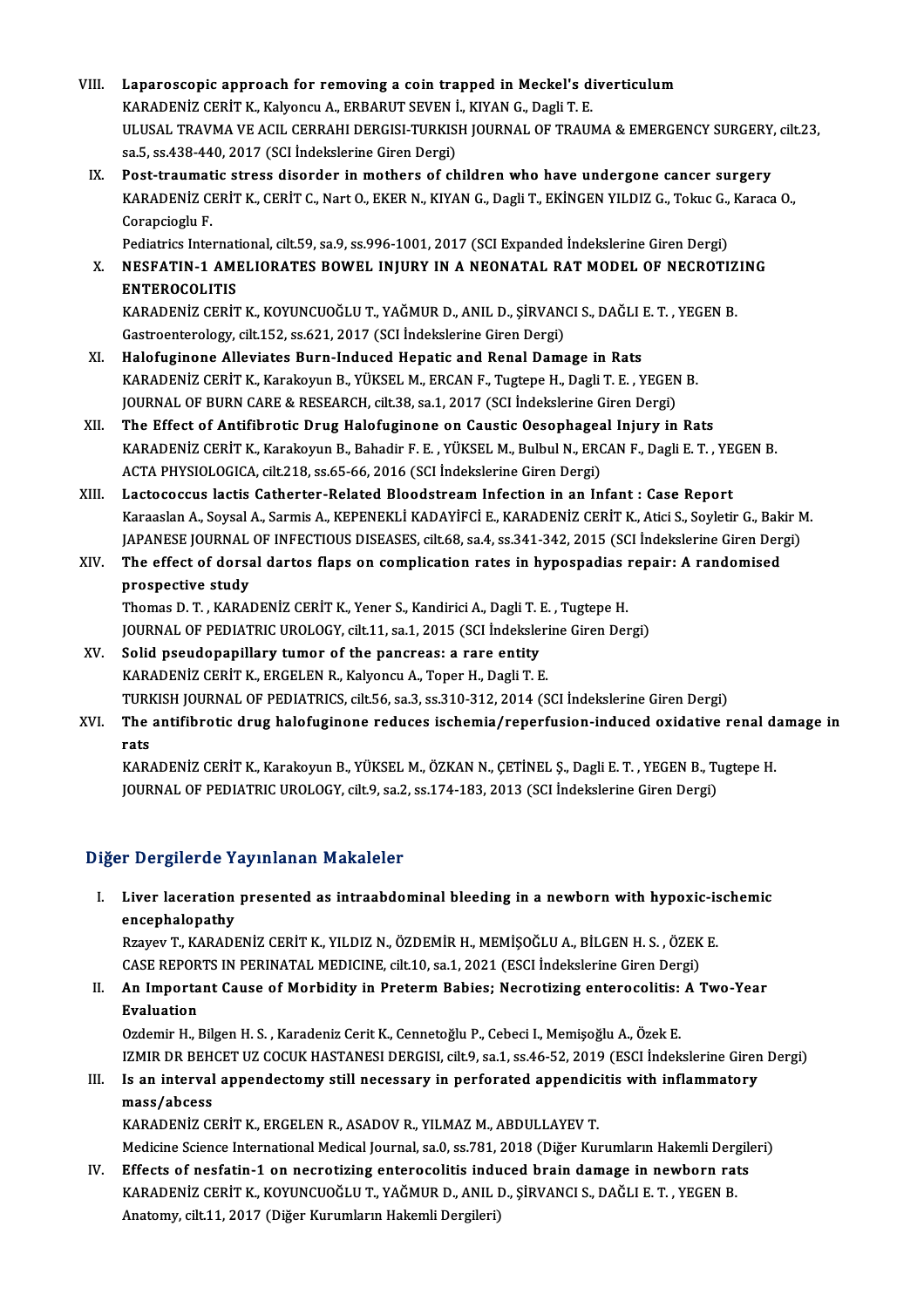- V. Catheter-related Saccharomyces cerevisiae Fungemia Following Saccharomyces boulardii Probiotic<br>Treatment: In a child in intensive sare unit and neview of the literature Catheter-related Saccharomyces cerevisiae Fungemia Following Sacchai<br>Treatment: In a child in intensive care unit and review of the literature Catheter-related Saccharomyces cerevisiae Fungemia Following Saccharomyces cerevisiae Fungemia Following Sacchare<br>Atici S., Soysal A., KARADENİZ CERİT K., Yilmaz S., Aksuc B., KIYAN G., Bakir M.<br>MEDICAL MYCOLOCY CASE BEROP Treatment: In a child in intensive care unit and review of the literature<br>Atici S., Soysal A., KARADENİZ CERİT K., Yilmaz S., Aksuc B., KIYAN G., Bakir M.<br>MEDICAL MYCOLOGY CASE REPORTS, cilt.15, ss.33-35, 2017 (ESCI İndeks Atici S., Soysal A., KARADENİZ CERİT K., Yilmaz S., Aksuc B., KIYAN G., Bakir M.<br>MEDICAL MYCOLOGY CASE REPORTS, cilt.15, ss.33-35, 2017 (ESCI İndekslerine Giren Dergi)<br>VI. Making decisions for surgical intervention in neon MEDICAL MYCOLOGY CASE REPORTS, cilt.15, ss.33-3<br>Making decisions for surgical intervention in n<br>selection of appropriate surgical intervention<br>KARADENIZ CERIT K. ERCELEN R. Abdullavou T. Un Making decisions for surgical intervention in neonates with necrotizing enterocolitis an<br>selection of appropriate surgical intervention<br>KARADENİZ CERİT K., ERGELEN R., Abdullayev T., Unkar Z.A. , MEMİŞOĞLU A., KIYAN G., Da selection of appropriate surgical intervention<br>KARADENİZ CERİT K., ERGELEN R., Abdullayev T., Unkar Z. A. , MEMİŞOĞLU A., KIYAN G., Da<br>MARMARA MEDICAL JOURNAL, cilt.30, sa.1, ss.18-23, 2017 (ESCI İndekslerine Giren Dergi)<br> KARADENİZ CERİT K., ERGELEN R., Abdullayev T., Unkar Z. A. , MEMİŞOĞLU A., KIYAN<br>MARMARA MEDICAL JOURNAL, cilt.30, sa.1, ss.18-23, 2017 (ESCI İndekslerine Giren I<br>VII. A case of Wilms tumor with right ventricular extension MARMARA MEDICAL JOURNAL, cilt.30, sa.1, ss.18-23, 2017 (ESCI İ<br>A case of Wilms tumor with right ventricular extension of<br>ÇAKAN M., TOKUÇ A. G., KARADENİZ CERİT K., AK K., ERGELEN R.<br>Case Bonerts in Internal Medicine, cilt A case of Wilms tumor with right ventricular extension of tumor thrombus<br>ÇAKAN M., TOKUÇ A. G. , KARADENİZ CERİT K., AK K., ERGELEN R.<br>Case Reports in Internal Medicine, cilt.4, sa.1, ss.60, 2016 (Diğer Kurumların Hakemli CAKAN M., TOKUC A. G., KARADENİZ CERİT K., AK K., ERGELEN R.<br>Case Reports in Internal Medicine, cilt.4, sa.1, ss.60, 2016 (Diğer K<br>VIII. Cocuklarda Ürodinami ve Üroflowmetri<br>TUĞTEPE H., KARADENİZ CERİT K. Case Reports in Internal Medicine,<br>Çocuklarda Ürodinami ve Ürofl<br>TUĞTEPE H., KARADENİZ CERİT K.<br>Türkiye Klinikleri I Bedistr Surg Sn Çocuklarda Ürodinami ve Üroflowmetri<br>TUĞTEPE H., KARADENİZ CERİT K.<br>Türkiye Klinikleri J Pediatr Surg-Special topics, cilt.6, sa.2, ss.25-30, 2016 (Diğer Kurumların Hakemli Dergileri) TUĞTEPE H., KARADENİZ CERİT K.<br>Türkiye Klinikleri J Pediatr Surg-Special topics, cilt.6, sa.2, ss.25-30, 2016 (Diğer Kurumların Hakemli<br>IX. Unusual pancreatic mass in a young adult metastases from alveolar rhabdomyosarcoma Türkiye Klinikleri J Pediatr Surg-Special topics, cilt.6, sa<br>Unusual pancreatic mass in a young adult metas<br>ERGELEN R., KARADENİZ CERİT K., EKER N., TUNEY D.<br>Sebelare Journal of Medical Case Benerts, cilt 4, sa 3, sa Unusual pancreatic mass in a young adult metastases from alveolar rhabdomyosarcoma<br>ERGELEN R., KARADENİZ CERİT K., EKER N., TUNEY D.<br>Scholars Journal of Medical Case Reports, cilt.4, sa.2, ss.114-117, 2016 (Diğer Kurumları ERGELEN R., KARADENİZ CERİT K., EKER N., TUNEY D.<br>Scholars Journal of Medical Case Reports, cilt.4, sa.2, ss.114-117<br>X. Nekrotizan enterokolit olgularında radyolojik yaklaşım<br>KARADENİZ CERİT K. ERGELEN B. DACLLT E Scholars Journal of Medical Case Reports, cilt.4,<br>Nekrotizan enterokolit olgularında radyol<br>KARADENİZ CERİT K., ERGELEN R., DAGLI T. E.<br>Marmara Medical Journal 2016 (Dižar Kuruml Nekrotizan enterokolit olgularında radyolojik yaklaşım<br>KARADENİZ CERİT K., ERGELEN R., DAGLI T. E.<br>Marmara Medical Journal, 2016 (Diğer Kurumların Hakemli Dergileri)<br>A.9999 of Plantar losalization of iyyenile yanthosranyla KARADENİZ CERİT K., ERGELEN R., DAGLI T. E.<br>Marmara Medical Journal, 2016 (Diğer Kurumların Hakemli Dergileri)<br>XI. A case of plantar localization of juvenile xanthogranuloma and review of the literature<br>Sarac E., YÜCEL Marmara Medical Journal, 2016 (Diğer Kurumların Hakemli Del<br>A case of plantar localization of juvenile xanthogranuloi<br>Sarac E., YÜCELTEN A.D., Demirkesen C., KARADENİZ CERİT K.<br>TURKDERM ARCHIVES OF THE TURKISH DERMATOLOCY A case of plantar localization of juvenile xanthogranuloma and review of the literature<br>Sarac E., YÜCELTEN A. D. , Demirkesen C., KARADENİZ CERİT K.<br>TURKDERM-ARCHIVES OF THE TURKISH DERMATOLOGY AND VENEROLOGY, cilt.50, sa. Sarac E., YÜCELTEN A. D. ,<br>TURKDERM-ARCHIVES OF<br>İndekslerine Giren Dergi)<br>A Case of Multiple Cast TURKDERM-ARCHIVES OF THE TURKISH DERMATOLOGY AND VENEROLOGY, cilt.50, sa.3, ss.128-130, 2016 (E<br>Indekslerine Giren Dergi)<br>XII. A Case of Multiple Gastrointestinal Obstructions in a Newborn Presenting With Pseudo Bartter s<br> **Indekslerine**<br>A Case of I<br>Syndrome<br>ALP UNKAP A Case of Multiple Gastrointestinal Obstructions in a Newborn Presenting With Pseud<br>Syndrome<br>ALP ÜNKAR Z., KUTER N., KARADENİZ CERİT K., MEMİŞOĞLU A., ALPAY H., BİLGEN H. S. , ÖZEK E.<br>International Journal of Clinical Podi Syndrome<br>ALP ÜNKAR Z., KUTER N., KARADENİZ CERİT K., MEMİŞOĞLU A., ALPAY H., BİLGEN H. S. , ÖZEK E.<br>International Journal of Clinical Pediatrics, cilt.3, ss.114-116, 2014 (Diğer Kurumların Hakemli Dergileri) ALP ÜNKAR Z., KUTER N., KARADENİZ CERİT K., MEMİŞOĞLU A., ALPAY H., BİLGEN H. S. , ÖZEK E.<br>International Journal of Clinical Pediatrics, cilt.3, ss.114-116, 2014 (Diğer Kurumların Hakemli Dergile<br>XIII. The factors affectin International Journal of Clinical Pediatrics, cilt.3, ss.114-116, 2014 (Diğer Kurumları<br>The factors affecting the satisfaction level of parents before and after ped<br>SARAÇOĞLU K. T. , DAL D., KARADENİZ CERİT K., baygın ö., Türkiye Klinikleri Journal of Anesthsiology Reanimation, cilt.12, sa.2, ss.66-74, 2014 (Diğer Kurumların Hakemli<br>Dergileri) SARAÇOĞLU K. T., DAL D., KARADENİZ CERİT K., baygın ö., KIR B., BEKİROĞLU G. N. Türkiye Klinikleri Journal of Anesthsiology Reanimation, cilt.12, sa.2, ss.66-74, 2014 (Diğer Kurumların Hakemli<br>Dergileri)<br>XIV. Severe Necrotizing Perianal Cellulitis in a Child with Acute Lymphoblastic Leukemia that Deve Dergileri)<br>Severe Necrotizing Peri:<br>After Rectal Enema Use<br>CAKAN M. YU MAZ B. DAS Severe Necrotizing Perianal Cellulitis in a Child with Acute Lymph<br>After Rectal Enema Use<br>ÇAKAN M., YILMAZ B., DAŞTAN S., CANAN A., KARADENİZ CERİT K., KOÇ A.<br>Turkish Journal of Pedistris Dissess. 2014 (Dižer Kurumların Ha After Rectal Enema Use<br>ÇAKAN M., YILMAZ B., DAŞTAN S., CANAN A., KARADENİZ CERİT K., KOÇ A.<br>Turkish Journal of Pediatric Disease, 2014 (Diğer Kurumların Hakemli Dergileri)<br>XV. Tracheoesophageal fistula secondary to dis CAKAN M., YILMAZ B., DAŞTAN S., CANAN A., KARADENİZ CERİT K., KOÇ A. KARADENİZ CERİTK.,KIYANG.,TUĞTEPEH.,DAĞLIE.T. Turkish Association of Pediatric Surgeons, ss.138-140, 2010 (Diğer Kurumların Hakemli Dergileri) Kitap & Kitap Bölümleri Itap & Kitap Bölümleri<br>I. Pediyatrik meme hastalıkları<br>KARADENİZ CERİT*V* 
	- **External Bordiniz<br>Pediyatrik meme ha<br>KARADENİZ CERİT K.**<br>Cegul: Göğüs Cerrabis

Çocuk Göğüs Cerrahisi, AKIN ERASLAN BALCI, MUSTAFA YÜKSEL, Editör, Akademisyen Kitabevi, Ankara, ss.375-<br>381, 2019 KARADENİZ CERİT K Cocuk Göğüs Cerrahisi, AKIN ERASLAN BALCI, MUSTAFA YÜKSE<br>381, 2019<br>II. Yenidoğan döneminin sık rastlanılan cerrahi hastalıkları<br>KARADENİZ CERİT K

381, 2019<br>Yenidoğan dönemir<br>KARADENİZ CERİT K.<br>Yenideğan yeğun balı Yenidoğan döneminin sık rastlanılan cerrahi hastalıkları<br>KARADENİZ CERİT K.<br>Yenidoğan yoğun bakım hemşireliği Esaslar ve uygulamalar, Eren Özek, Hülya Selva Bilgen, Editör, Güneş Tıp

KARADENİZ CERİT K.<br>Yenidoğan yoğun bakım hemşireliği Es<br>Kitabevleri, İstanbul, ss.437-448, 2018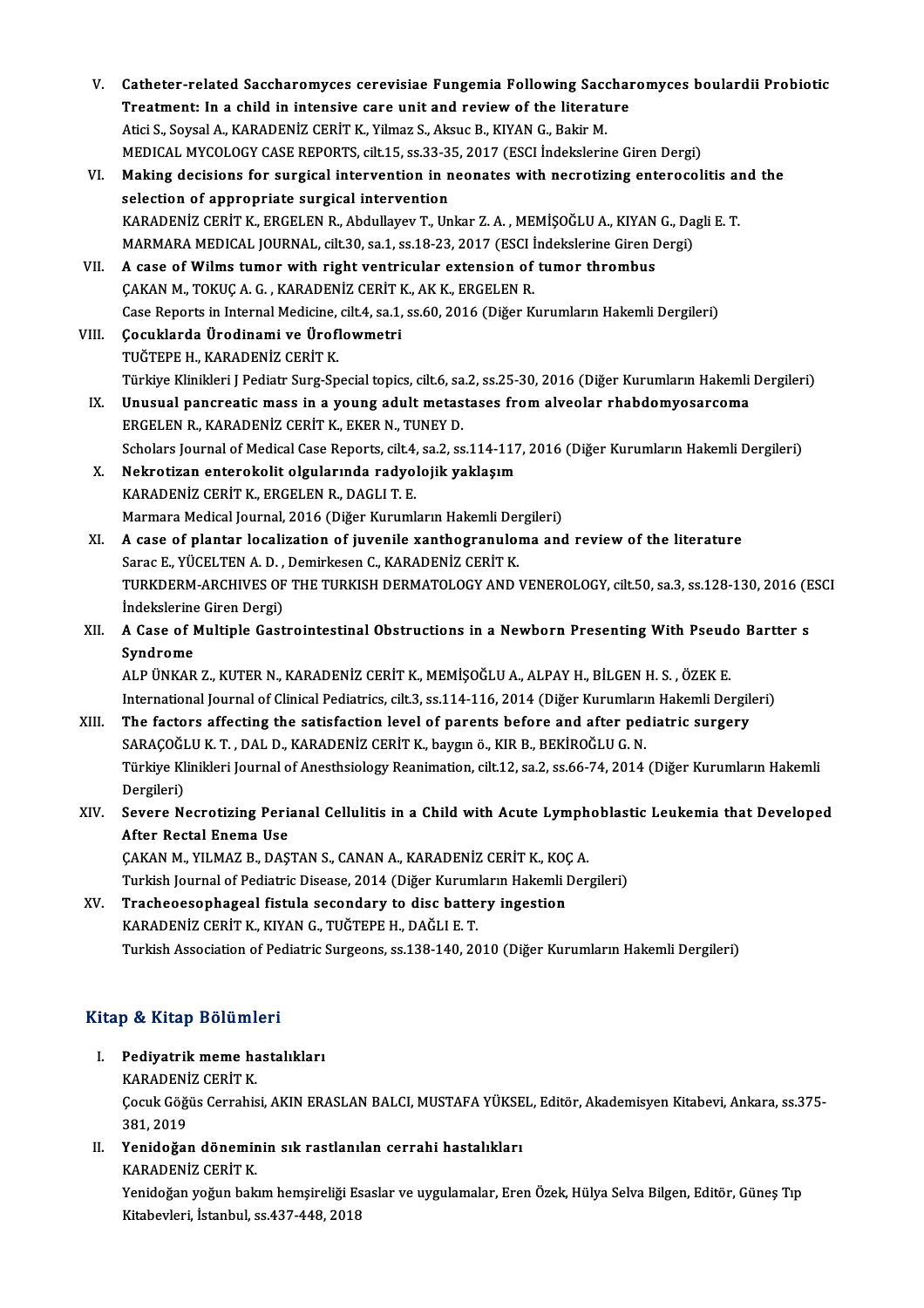- III. Cocuklarda Yabancı Cisim Aspirasyonu<br>VIVAN C. KARADENİZ CERİT V Cocuklarda Yabancı Cisim A:<br>KIYAN G., KARADENİZ CERİT K.<br>Coguk Agil Tın Metin Karabösüs Çocuk Acil Tıp, Metin Karaböcüoğlu, Hayri Levent Yılmaz, Murat Duman, Editör, İstanbul Tıp Kitabevi, İstanbul,<br>ss.1965-1970, 2018 KIYAN G., KARADENİZ CERİT K. Cocuk Acil Tıp, Metin Karaböcüoğlu, Hayri Levent Yılmaz, Murat Duman, Editör, İstanbul T<br>ss.1965-1970, 2018<br>IV. Yenidoğan Döneminden İtibaren Solunum Desteği İhtiyacı Olan Bir Aylık Hasta<br>kARADENİZ CERİT K. KIYAN C
- ss.1965-1970, 2018<br>Yenidoğan Döneminden İtib.<br>KARADENİZ CERİT K., KIYAN G.<br>Vakalarla Cosuk Cöğüs Hastalık Yenidoğan Döneminden İtibaren Solunum Desteği İhtiyacı Olan Bir Aylık Hasta<br>KARADENİZ CERİT K., KIYAN G.<br>Vakalarla Çocuk Göğüs Hastalıkları, Fazilet Karakoç, Erkan Çakır, Sedat Öktem, Editör, Nobel Tıp Kitapevi, İstanbul,<br> KARADENİZ CERİ'<br>Vakalarla Çocuk G<br>ss.283-285, 2014

# ss.283-285, 2014<br>Hakemli Kongre / Sempozyum Bildiri Kitaplarında Yer Alan Yayınlar

- akemli Kongre / Sempozyum Bildiri Kitaplarında Yer Alan Yayınlar<br>I. TİP 1 PREMATÜRE RETİNOPATİSİ TEDAVİSİNDE İNTRAVİTREAL DÜŞÜK DOZ RANİBİZUMAB<br>ENIEKSİYONU SONRASI RAĞIRSAK REREORASYONU ENIT IOLSE 7 SSIIPOLJ'UNI BIUNT INUPULTIU<br>TİP 1 PREMATÜRE RETİNOPATİSİ TEDAVİSİNDE İNT<br>ENJEKSİYONU SONRASI BAĞIRSAK PERFORASYONU<br>Prayay T. CELİKER ATARERK'H AYKUTA, KARADENİZ CI TİP 1 PREMATÜRE RETİNOPATİSİ TEDAVİSİNDE İNTRAVİTREAL DÜŞÜK DOZ RANİBİZUMAB<br>ENJEKSİYONU SONRASI BAĞIRSAK PERFORASYONU<br>Rzayev T., ÇELİKER ATABERK H., AYKUT A., KARADENİZ CERİT K., KOYUNCUER A., TAVİLOĞLU Z. Ş. , ÖZDEMİR H., ENJEKSİYONU SONRASI BAĞIRSAK PERFORASYONU<br>Rzayev T., ÇELİKER ATABERK H., AYKUT A., KARADENİZ C<br>MEMİŞOĞLU A., BİLGEN H. S. , ÖZEK E.<br>29. Ulusal Neonatoloji Kongresi, 6 - 10 Ekim 2021 Rzayev T., ÇELİKER ATABERK H., AYKUT A., KARAI<br>MEMİŞOĞLU A., BİLGEN H. S. , ÖZEK E.<br>29. Ulusal Neonatoloji Kongresi, 6 - 10 Ekim 2021<br>HİROKSİK İSKEMİK ENSERALORATİLI BİR VE MEMİŞOĞLU A., BİLGEN H. S. , ÖZEK E.<br>29. Ulusal Neonatoloji Kongresi, 6 - 10 Ekim 2021<br>II. HİPOKSİK-İSKEMİK ENSEFALOPATİLİ BİR YENİDOĞANDA KARACİĞER LASERASYONU<br>REAKSIK-İSKEMİK CERİT K. YU DIZ N. ÖZDEMİR H. MEMİSOĞLU A. Bİ
- 29. Ulusal Neonatoloji Kongresi, 6 10 Ekim 2021<br>HİPOKSİK-İSKEMİK ENSEFALOPATİLİ BİR YENİDOĞANDA KARACİĞER LASERASYONU<br>Rzayev T., KARADENİZ CERİT K., YILDIZ N., ÖZDEMİR H., MEMİŞOĞLU A., BİLGEN H. S. , ÖZEK E.<br>20 Ulusal N HİPOKSİK-İSKEMİK ENSEFALOPATİLİ BİR YE<br>Rzayev T., KARADENİZ CERİT K., YILDIZ N., ÖZDEM<br>29. Ulusal Neonatoloji Kongresi, 6 - 10 Ekim 2021<br>Östrejen agenistlerinin denevsel nekretiren Rzayev T., KARADENİZ CERİT K., YILDIZ N., ÖZDEMİR H., MEMİŞOĞLU A., BİLGEN H. S. , ÖZEK E.<br>29. Ulusal Neonatoloji Kongresi, 6 - 10 Ekim 2021<br>III. Östrojen agonistlerinin deneysel nekrotizan enterokolit oluşturulmuş yen 29. Ulusal Neonatoloji Kongresi, 6 - 10 Ekim 2021
- KARADENİZ CERİTK.,KOYUNCUOĞLUT.,AKCANB.,YILMAZN.,ÜÇEMS.,YEGENB. 37. Ulusal Çocuk Cerrahisi Kongresi STEPS 2019 (TÇCD), Türkiye, 16 - 19 Ekim 2019 KARADENİZ CERİT K., KOYUNCUOĞLU T., AKCAN B., YILMAZ N., ÜÇ<br>37. Ulusal Çocuk Cerrahisi Kongresi STEPS 2019 (TÇCD), Türkiye, 1<br>IV. Bronchoscopic treatment of plastic bronchitis in cihildren.<br>2010 M. Aliyov N. KARADENİZ CERİ
- 37. Ulusal Çocuk Cerrahisi Kongresi STEPS 2019 (TÇCD), Türkiye,<br>Bronchoscopic treatment of plastic bronchitis in cihildren<br>erdaş M., aliyev N., KARADENİZ CERİT K., GÖKDEMİR Y., KIYAN G.<br>International Meeting of Bediatris s Bronchoscopic treatment of plastic bronchitis in cihildren.<br>erdaş M., aliyev N., KARADENİZ CERİT K., GÖKDEMİR Y., KIYAN G.<br>International Meeting of Pediatric airway teams, 24 - 28 Haziran 2019<br>Whole lung lavage for Pulmena erdaş M., aliyev N., KARADENİZ CERİT K., GÖKDEMİR Y., KIYAN G.<br>International Meeting of Pediatric airway teams, 24 - 28 Haziran 2019<br>V. Whole lung lavage for Pulmonary Alveolar Proteinosis in children
- VALİYEV N., KARADENİZ CERİT K., ERDAŞ YILMAZ M., GÖKDEMİR Y., ERDEM ERALP E., KIYAN G. Whole lung lavage for Pulmonary Alveolar Proteinosis in children<br>VALİYEV N., KARADENİZ CERİT K., ERDAŞ YILMAZ M., GÖKDEMİR Y., ERDEN<br>2nd International Meeting of Pediatric Airway Teams, 26 - 27 Haziran 2019<br>Cosultte sek na VALİYEV N., KARADENİZ CERİT K., ERDAŞ YILMAZ M., GÖKDEMİR Y., ER<br>2nd International Meeting of Pediatric Airway Teams, 26 - 27 Haziran 20<br>VI. Cocukta çok nadir görülen bir hastalık: wernicke ensefalopatisi<br>ÖZTÜDK THOMAS C.
- 2nd International Meeting of Pediatric Airway Teams, 26 27 Haziran 2019<br>Çocukta çok nadir görülen bir hastalık: wernicke ensefalopatisi<br>ÖZTÜRK THOMAS G., KARADENİZ CERİT K., ADALI E., Yılmaz Erdaş M., AKYÜZ YÜCEL G., SAĞ Çocukta çok nadir görül<br>ÖZTÜRK THOMAS G., KARA<br>EKİNCİ G., TÜRKDOĞAN D.<br>6. Maymara Badiatri Kangr ÖZTÜRK THOMAS G., KARADENİZ CERİT K., ADALI E., Yılma<br>EKİNCİ G., TÜRKDOĞAN D.<br>6. Marmara Pediatri Kongresi, Türkiye, 21 - 23 Şubat 2019<br>Neknatiran antanekalit nedeniyle sanrabi sasinan ba EKİNCİ G., TÜRKDOĞAN D.<br>6. Marmara Pediatri Kongresi, Türkiye, 21 - 23 Şubat 2019<br>VII. Nekrotizan enterokolit nedeniyle cerrahi geçiren hastaların iyileştirilmiş sağ kalım oranlarının<br>analiri
- 6. Marn<br><mark>Nekrot</mark><br>analizi Nekrotizan enterokolit nedeniyle cerrahi geçiren hastaların iyileştirilmiş<br>analizi<br>KARADENİZ CERİT K., YILMAZ M., ÖZDEMİR H., ERGELEN R., DAĞLI E. T. , KIYAN G.<br>26 III USAL COCUK CERRAHİSİ KONCRESİ Türkiye 24 - 27 Ekim 201

analizi<br>KARADENİZ CERİT K., YILMAZ M., ÖZDEMİR H., ERGELEN R., DAĞLI E. T. , KIYAN G.<br>36.ULUSAL COCUK CERRAHİSİ KONGRESİ, Türkiye, 24 - 27 Ekim 2018

KARADENİZ CERİT K., YILMAZ M., ÖZDEMİR H., ERGELEN R., DAĞLI E. T. , KIYAN G.<br>36.ULUSAL ÇOCUK CERRAHİSİ KONGRESİ, Türkiye, 24 - 27 Ekim 2018<br>VIII. Nörolojik defisitli çocuklarda gastroözofageal reflü hastalığına cerrah 36.ULUSAL ÇOCUK CERRAH<br>Nörolojik defisitli çocuk<br>yöntemlerinin sonuçları<br>KALYONCU A. KARADENİZ Nörolojik defisitli çocuklarda gastroözofageal reflü hastalığına cerra<br>yöntemlerinin sonuçları<br>KALYONCU A., KARADENİZ CERİT K., BAŞ İKİZOĞLU N., DAĞLI E. T. , KIYAN G.<br>2. IPEC (MEC 24.-27 Ekim 2019 yöntemlerinin sonuçları<br>KALYONCU A., KARADENİZ CERİ<br>3. IPEG/MEC, 24 - 27 Ekim 2018<br>Nesfatin 1. inflamasıyan ilislel KALYONCU A., KARADENİZ CERİT K., BAŞ İKİZOĞLU N., DAĞLI E. T. , KIYAN G.<br>3. IPEG/MEC, 24 - 27 Ekim 2018<br>IX. Nesfatin-1 inflamasyon ilişkili transkripsiyon faktörleri ve tight-junction proteinleri yoluyla<br>pekratiran ant

3. IPEG/MEC, 24 - 27 Ekim 2018<br>Nesfatin-1 inflamasyon ilişkili transkrips<br>nekrotizan enterokolitte düzelme sağlar<br>Kanadaniz Cerit K. Karungyağlu T. Yağmur D Nesfatin-1 inflamasyon ilişkili transkripsiyon faktörleri ve tight-junction proteinleri yoluyla<br>nekrotizan enterokolitte düzelme sağlar<br>Karadeniz Cerit K., Koyuncuoğlu T., Yağmur D., Anıl D., Peker Eyuboğlu İ., Şirvancı S. ne<mark>krotizan</mark> el<br>Karadeniz Ceri<br>E. T. , Yegen B.<br>2. JPEC (MEC. i Karadeniz Cerit K., Koyuncuoğlu T., Yağmur D., A.<br>E. T. , Yegen B.<br>3. IPEG/MEC, İzmir, Türkiye, 24 - 27 Ekim 2018<br>Nesfatin 1. inflamasyonla iliakili transkrins 3. IPEG/MEC, İzmir, Türkiye, 24 - 27 Ekim 2018

E. T. , Yegen B.<br>3. IPEG/MEC, İzmir, Türkiye, 24 - 27 Ekim 2018<br>X. Nesfatin-1 inflamasyonla ilişkili transkripsiyon faktörleri ve tight-junction proteinleri yoluyla<br>nekrotizan enterokolitte düzelme sağlar KARADENİZ CERİTK.,KOYUNCUOĞLUT.,YAĞMURD.,ANILD.,PEKEREYÜPOĞLUİ.,ŞİRVANCI S.,AKKİPRİKM., AKSUM.B. ,DAĞLIE.T. ,YEGENB.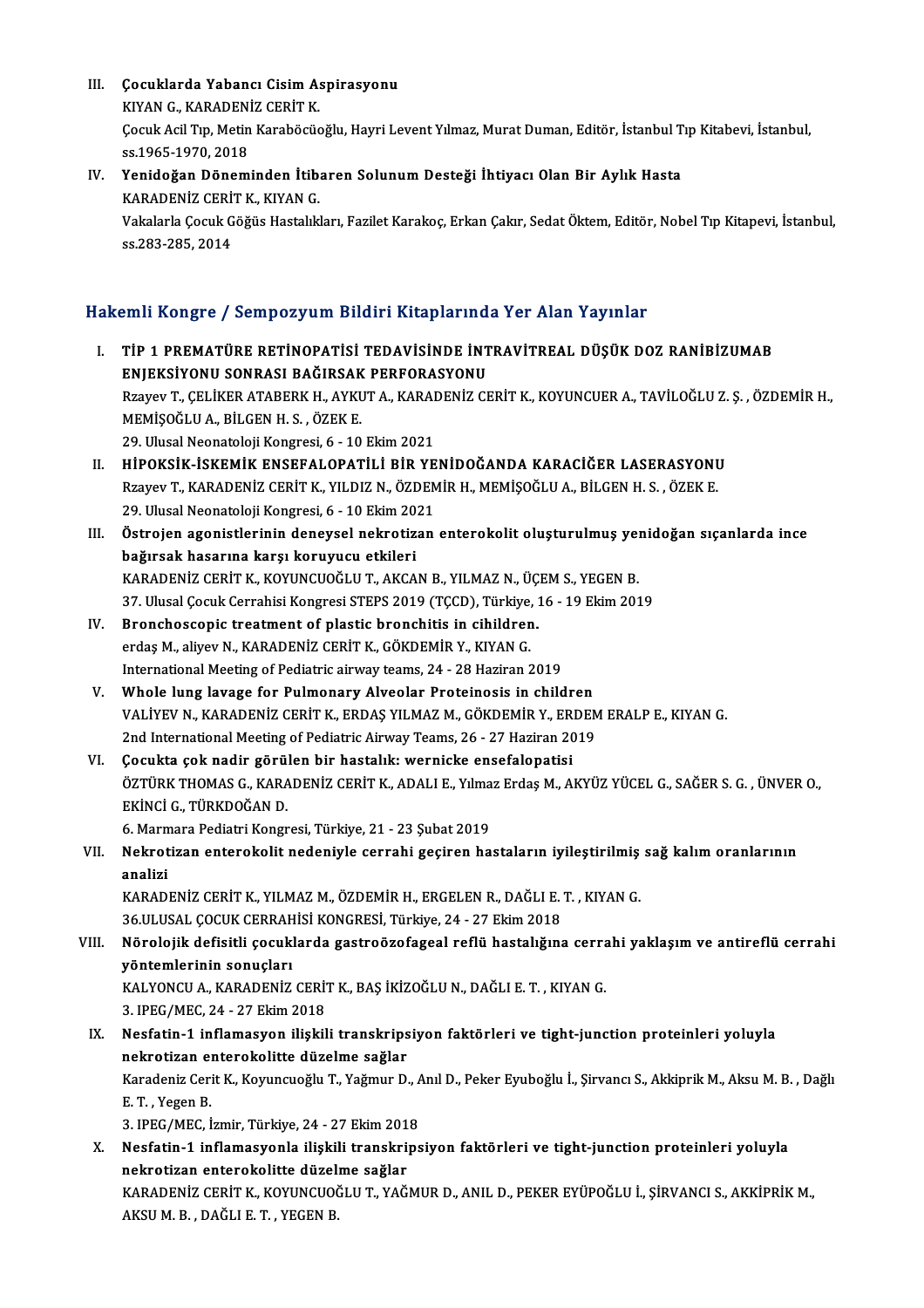3. IPEG/MEC,24 -27Ekim2018

- 3. IPEG/MEC, 24 27 Ekim 2018<br>XI. Persistan Mullerian Duct Syndrome: Rare but impotant aetiology of an inguinal hernia and<br>enunterebidiam in heve 3. IPEG/MEC, 24 - 27 Ekim<br>Persistan Mullerian Duc<br>cryptorchidism in boys<br>Bonakat A. Bužmul E. Kuka cryptorchidism in boys<br>Bereket A., Buğrul F., Kırkgöz T., Karadeniz Cerit K., Canmemiş A., Turan S., Picard J., Tuğtepe H., Guran T. cryptorchidism in boys<br>Bereket A., Buğrul F., Kırkgöz T., Karadeniz Cerit K., Canmemiş A., Turan S., Picard J., Tuğtepe H., Guran T.<br>57th Annual European Society for Paediatric Endocrinology(ESPE), Athens, Yunanistan, 27 -
- Bereket A., Buğrul F., Kırkgöz T., Karadeniz Cerit K., Canmemiş A., Turan S., Picard J., Tuğtepe H., Guran T.<br>57th Annual European Society for Paediatric Endocrinology(ESPE), Athens, Yunanistan, 27 29 Eylül 2018<br>XII. Per 57th Annual European Soc<br>Persistent Mullerian duc<br>Cryptorchidism in Boys<br>PEPEKET A PUCPUL F KI Persistent Mullerian duct syndrome: Rare But Important Aetiology of an Inguinal Hernia and<br>Cryptorchidism in Boys<br>BEREKET A., BUGRUL F., KIRKGÖZ T., KARADENİZ CERİT K., CANMEMİS A., DEMİRCİOĞLU S., PICARD J. Y. ,<br>TUĞTERE H Cryptorchidism in Boys<br>BEREKET A., BUGRUL F., KIRKGÖZ T., KARADENİZ CERİT K., CANMEMİS A., DEMİRCİOĞLU S., PICARD J. Y. ,<br>TUĞTEPE H., GÜRAN T. BEREKET A., BUGRUL F., KIRKGÖZ T., KARADENİZ CERİT K., CANMEMİS A., DEMİRCİOĞLU S., PICARD<br>TUĞTEPE H., GÜRAN T.<br>HORMONE RESEARCH IN PAEDIATRICS-57th Annual Meeting of the European Society for Paediatric<br>Endecripelegy 27 - TUĞTEPE H., GÜRAN T.<br>HORMONE RESEARCH IN PAEDIATRICS-57th Ann<br>Endocrinology, 27 - 29 Eylül 2018, cilt.90, ss.568<br>Negretiring entereselitie is imnreued by Ne HORMONE RESEARCH IN PAEDIATRICS-57th Annual Meeting of the European Society for Paediatric<br>Endocrinology, 27 - 29 Eylül 2018, cilt.90, ss.568<br>XIII. Necrotizing enterocolitis is improved by Nesfatin-1 via the modulation of
- Endocrinology, 27 29 Eylül 2018, cilt.90, ss.568<br>Necrotizing enterocolitis is improved by Nesfatir<br>transcription factors and tight junction proteins<br>KARADENIZ CERIT K, KOVINCHOČLU T, YAČMIR D, A Necrotizing enterocolitis is improved by Nesfatin-1 via the modulation of inflammation-related<br>transcription factors and tight junction proteins<br>KARADENİZ CERİT K., KOYUNCUOĞLU T., YAĞMUR D., ANIL D., PEKER EYÜBOĞLU İ., Şİ transcription factors and tight<br>KARADENİZ CERİT K., KOYUNCUOĞ<br>AKSU M. B. , DAĞLI E. T. , YEGEN B.<br>10th Euronean Peedistris Surgeon KARADENİZ CERİT K., KOYUNCUOĞLU T., YAĞMUR D., ANIL D., PEKER EYÜBOĞLU İ., ŞİRVA<br>AKSU M. B. , DAĞLI E. T. , YEGEN B.<br>19th European Paediatric Surgeons Association (EUPSA) Congress, 20 - 23 Haziran 2018<br>Surgical Managament AKSU M. B. , DAĞLI E. T. , YEGEN B.<br>19th European Paediatric Surgeons Association (EUPSA) Congress, 20 - 23 Haziran 2018<br>XIV. Surgical Management of gastroesophageal reflux in children with neurological impairment<br>KALYONCU 19th European Paediatric Surgeons Association (EUPSA) Congress, 20 - 23 Haziran 2018
- Surgical Management of gastroesophageal reflux in children with neurological<br>KALYONCU A., KARADENİZ CERİT K., baş ikizoğlu n., KIYAN G.<br>19th European Paediatric Surgeons Association (EUPSA) Congress, 20 23 Haziran 2018<br>V KALYONCU A., KARADENİZ CERİT K., baş ikizoğlu n., KIYAN G.<br>19th European Paediatric Surgeons Association (EUPSA) Congress, 20 - 23 Haziran 2018<br>XV. Yüksek Dereceli Karaciğer ve Dalak Hasarında Nonoperatif Tedavinin Etkin
- 19th European Paediatric Surgeons Association (EUPSA) Congress, 20 23 Haziran<br>Yüksek Dereceli Karaciğer ve Dalak Hasarında Nonoperatif Tedavinin Etk<br>KARADENİZ CERİT K., ERGELEN R., abdullayev t., TUĞTEPE H., DAĞLI E. T. Yüksek Dereceli Karaciğer ve Dalak Hasarında Nonopera<br>KARADENİZ CERİT K., ERGELEN R., abdullayev t., TUĞTEPE H., D.<br>35. Ulusal Çocuk Cerrahisi Kongresi, Türkiye, 24 - 28 Ekim 2017<br>Cosuklarda pulmanar matastaraktami danayim KARADENİZ CERİT K., ERGELEN R., abdullayev t., TUĞTEPE H., DAĞLI E. T. , Kıyan G.<br>35. Ulusal Çocuk Cerrahisi Kongresi, Türkiye, 24 - 28 Ekim 2017<br>XVI. Çocuklarda pulmoner metastazektomi deneyimlerimiz
- 35. Ulusal Çocuk Cerrahisi Kongresi, Türkiye, 24 28 Ekim 2017<br>**Çocuklarda pulmoner metastazektomi deneyimlerimiz**<br>KARADENİZ CERİT K., KALYONCU A., VELİYEV N., EKER N., TOKUÇ A. G. , DAĞLI E. T. , KIYAN G.<br>25 Ulusal Cesuk Cocuklarda pulmoner metastazektomi deneyimlerimiz<br>KARADENİZ CERİT K., KALYONCU A., VELİYEV N., EKER N., TOKU<br>35.Ulusal Çocuk Cerrahisi Kongresi, Türkiye, 25 - 28 Ekim 2017<br>Cosuklarda kanianital marsasni barnisinin lanarask KARADENİZ CERİT K., KALYONCU A., VELİYEV N., EKER N., TOKUÇ A. G. , DAĞLI E. T. , KIYAN G.<br>35.Ulusal Çocuk Cerrahisi Kongresi, Türkiye, 25 - 28 Ekim 2017<br>XVII. Çocuklarda konjenital morgagni hernisinin laparoskopik ona
- 35.Ulusal Çocuk Cerrahisi Kongresi, Türkiye, 25 28 Ekim 2017<br>Çocuklarda konjenital morgagni hernisinin laparoskopik onarımıyla<br>KARADENİZ CERİT K., ABDULLAYEV T., GÖKDEMİR Y., DAĞLI E. T. , KIYAN G.<br>25. Ulusal Ceguk Cerra Gocuklarda konjenital morgagni hernisinin laparoskopik<br>KARADENİZ CERİT K., ABDULLAYEV T., GÖKDEMİR Y., DAĞLI E. 1<br>35. Ulusal Çocuk Cerrahisi Kongresi, Türkiye, 25 - 28 Ekim 2017<br>Negfatin 1. ameliarates heyvel iniyev in a n KARADENİZ CERİT K., ABDULLAYEV T., GÖKDEMİR Y., DAĞLI E. T. , KIYAN G.<br>35. Ulusal Çocuk Cerrahisi Kongresi, Türkiye, 25 - 28 Ekim 2017<br>XVIII. Nesfatin-1 ameliorates bowel injury in a neonatal rat model of necrotizing enter
- 35. Ulusal Çocuk Cerrahisi Kongresi, Türkiye, 25 28 Ekim 2017<br>Nesfatin-1 ameliorates bowel injury in a neonatal rat model of necrotizing enteroco<br>KARADENİZ CERİT K., KOYUNCUOĞLU T., yağmur d., anıl d., ŞİRVANCI S., DAĞLI Nesfatin-1 ameliorates bowel injury in<br>KARADENİZ CERİT K., KOYUNCUOĞLU T., ya<br>Digestive Disease Week, 6 - 09 Mayıs 2017<br>Caustis esenhassel burn injury in nata KARADENİZ CERİT K., KOYUNCUOĞLU T., yağmur d., anıl d., ŞİRVANCI S., DAĞLI E. T. , YEGEN B.<br>Digestive Disease Week, 6 - 09 Mayıs 2017<br>XIX. Caustic esophageal burn injury in rats is alleviated by the antifibrotic drug h
- Digestive Disease Week, 6 09 Mayıs 2017<br>Caustic esophageal burn injury in rats is alleviated by the antifibrotic drug halofuginone.<br>KARADENİZ CERİT K., KARAKOYUN B., BAHADIR F. E. , YÜKSEL M., BÜLBÜL N., ERCAN F., DAĞLI Caustic esophageal burn injury in rats is alleviated by the antifibrotic drug halofuginone.<br>KARADENİZ CERİT K., KARAKOYUN B., BAHADIR F. E. , YÜKSEL M., BÜLBÜL N., ERCAN F., DAĞLI E. T. , YEGEN B.<br>15th International Congre KARADENİZ CERİT I<br>15th International C<br>18 - 21 Mayıs 2017<br>Yenideğan nekret 15th International Congress of Histochemistry and Cytochemistry 'From Molecules to Disease', Antalya, Tür<br>18 - 21 Mayıs 2017<br>XX. Yenidoğan nekrotizan enterokolit modeline bağlı gelişen beyin hasarında nesfatin-1'in etkiler
- 18 21 Mayıs 2017<br>XX. Yenidoğan nekrotizan enterokolit modeline bağlı gelişen beyin hasarında nesfatin-1'in etkileri<br>KARADENİZ CERİT K., KOYUNCUOĞLU T., YAĞMUR D., ANIL D., ŞİRVANCI S., DAĞLI E. T. , YEGEN B. 15.Ulusal Sinir Bilim Kongresi, Sakarya, Türkiye, 7 - 10 Mayıs 2017 KARADENİZ CERİT K., KOYUNCUOĞLU T., YAĞMUR D., ANIL D., ŞİRVANCI S., DAĞLI E. T. , YEGEN B.<br>15.Ulusal Sinir Bilim Kongresi, Sakarya, Türkiye, 7 - 10 Mayıs 2017<br>XXI. Reku ren İdrar Yolu Enfeksiyonu Geçiren Ama İşeme Sisto u
- 15.Ulusal Sinir Bilim Kongresi, Sakarya, Türkiye, 7 10 Mayıs 2017<br>Reku ren İdrar Yolu Enfeksiyonu Geçiren Ama İşeme Sisto u re<br>Saptanmayan Çocuklarda PİC Sistografi ve Re do PİC Sistografi<br>TUČTERE U, KARADENİZ CERİT K, T Reku ren İdrar Yolu Enfeksiyonu Geçiren Ama İşeme Sisto u retro grafide Vezikou<br>Saptanmayan Çocuklarda PİC Sistografi ve Re do PİC Sistografi<br>TUĞTEPE H., KARADENİZ CERİT K., Thomas T. D. , YILDIZ N., ALPAY H., İNANIR S., D Saptanmayan Çocuklarda PİC Sistografi ve Re do PİC Sistografi<br>TUĞTEPE H., KARADENİZ CERİT K., Thomas T. D. , YILDIZ N., ALPAY H., İNANIR S., DAĞLI E. T.<br>9. Ulusal Çocuk Nefroloji Kongresi, Antalya, Türkiye, 24 - 27 Kasım 2 TUĞTEPE H., KARADENİZ CERİT K., Thomas T. D. , YILDIZ N., ALPAY H., İNANIR S., DAĞLI E. T.<br>9. Ulusal Çocuk Nefroloji Kongresi, Antalya, Türkiye, 24 - 27 Kasım 2016<br>XXII. Reku ren İdrar Yolu Enfeksiyonu Geçiren Ama İşeme Si
- 9. Ulusal Çocuk Nefroloji Kongresi, Antalya, Türkiye, 24 27 Kasım 2016<br>Reku ren İdrar Yolu Enfeksiyonu Geçiren Ama İşeme Sisto u retro grafide Vezikou retral F<br>Saptanmayan Çocuklarda PİC Sistografi ve Re do PİC Sistograf Reku ren İdrar Yolu Enfeksiyonu Geçiren Ama İşeme Sisto u retro grafi<br>Saptanmayan Çocuklarda PİC Sistografi ve Re do PİC Sistografi 24 27 K.<br>TUĞTEPE H., KARADENİZ CERİT K., Thomas T. D. , ERGÜN R., YILDIZ N., ALPAY H.<br>9 Hl Saptanmayan Çocuklarda PİC Sistografi ve Re do PİC Sistografi 24 27 Kasım 2016 Antalya<br>TUĞTEPE H., KARADENİZ CERİT K., Thomas T. D. , ERGÜN R., YILDIZ N., ALPAY H.<br>9. Ulusal Çocuk Nefroloji Kongresi, Antalya, Türkiye, 24 -TUĞTEPE H., KARADENİZ CERİT K., Thomas T. D. , ERGÜN R., YILDIZ N., ALPAY H.<br>9. Ulusal Çocuk Nefroloji Kongresi, Antalya, Türkiye, 24 - 27 Kasım 2016<br>XXIII. İleri evre nöroblastom tanısında biopsi sonuçlarının analizi açık
- KARADENİZ CERİTK.,KALYONCUA.,EKERN.,TOKUÇA.G. ,ASADOVR.,TUĞTEPEH.,DAĞLIE.T. ,KIYANG. İleri evre nöroblastom tanısında biopsi sonuçlarının analizi aç<br>KARADENİZ CERİT K., KALYONCU A., EKER N., TOKUÇ A. G. , ASADOV R<br>34.ULUSAL ÇOCUK CERRAHİSİ KONGRESİ, Türkiye, 26 - 30 Ekim 2016<br>Timik kişt nodeniyle yanılan t 34.ULUSAL ÇOCUK CERRAHİSİ KONGRESİ, Türkiye, 26 - 30 Ekim 2016
- XXIV. Timik kist nedeniyle yapılan torakoskopik timektomi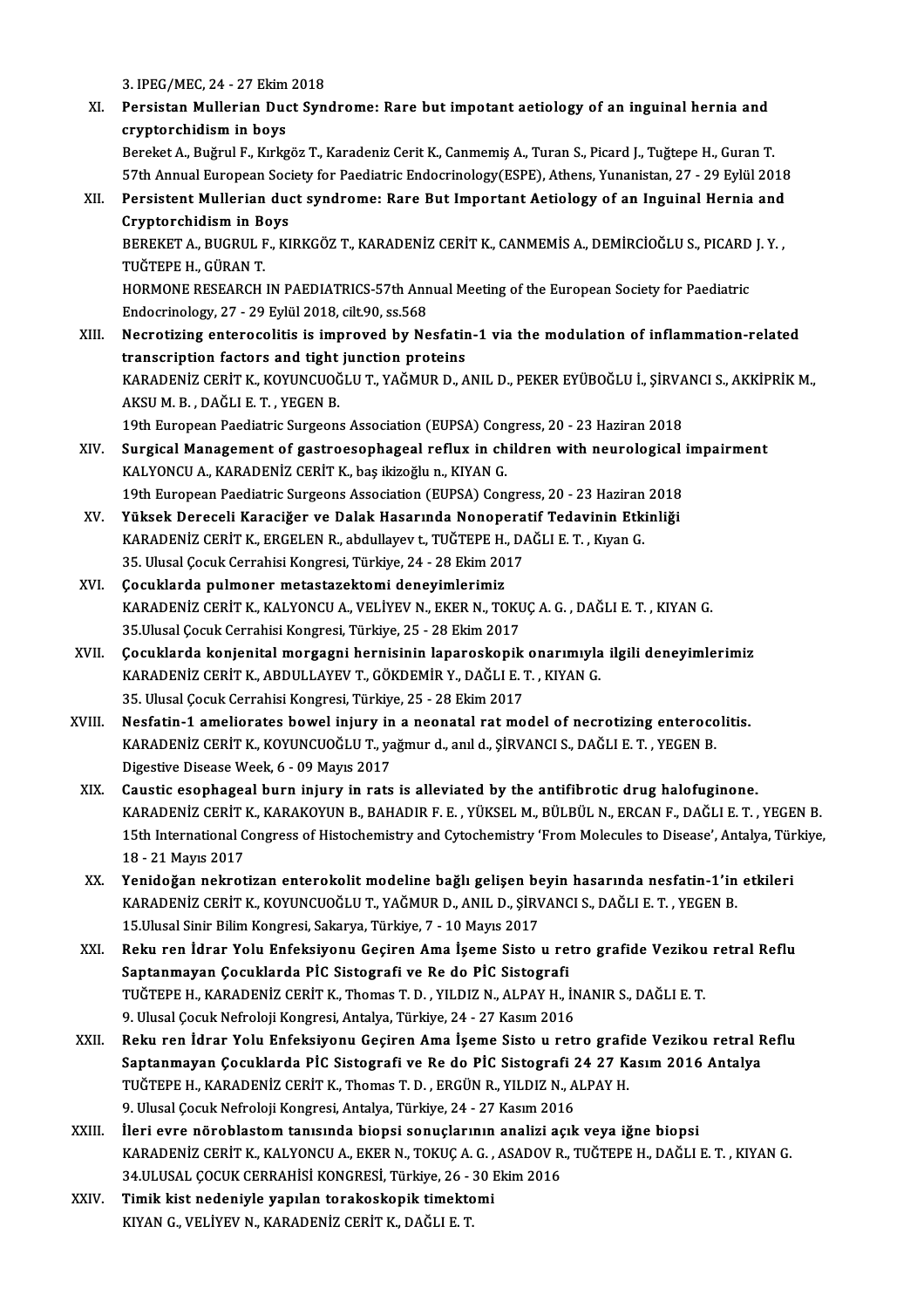34.ULUSAL ÇOCUK CERRAHİSİ KONGRESİ, Türkiye, 26 - 30 Ekim 2016<br>Cosukluk sağında taraka trayma baştalarına yaklasım

- 34.ULUSAL ÇOCUK CERRAHİSİ KONGRESİ, Türkiye, 26 30 Ek<br>XXV. Gocukluk çağında toraks travma hastalarına yaklaşım<br>KALXONCU A. KARADENİZ CERİT K. ARDIH LAYEV T. ERCEL 34.ULUSAL ÇOCUK CERRAHİSİ KONGRESİ, Türkiye, 26 - 30 Ekim 2016<br>Çocukluk çağında toraks travma hastalarına yaklaşım<br>KALYONCU A., KARADENİZ CERİT K., ABDULLAYEV T., ERGELEN R., DAĞLI E. T. , KIYAN G.<br>24 III USAL COCUK CERRAH Çocukluk çağında toraks travma hastalarına yaklaşım<br>KALYONCU A., KARADENİZ CERİT K., ABDULLAYEV T., ERGELEN R., DA<br>34.ULUSAL ÇOCUK CERRAHİSİ KONGRESİ, Türkiye, 26 - 30 Ekim 2016<br>Vena kaya sunaniar kamayluğunda madiatinal k XXVI. Vena kava superior komşuluğundamediatinal kistin torakoskopik eksizyonu
- KIYAN G., ABDULLAYEV T., KARADENİZ CERİT K., DAĞLI E. T. Vena kava superior komşuluğunda mediatinal kistin torakosko<br>KIYAN G., ABDULLAYEV T., KARADENİZ CERİT K., DAĞLI E. T.<br>34.ULUSAL ÇOCUK CERRAHİSİ KONGRESİ, Türkiye, 26 - 30 Ekim 2016<br>yirmidört yenideğen kanianital diyafrasına
- XXVII. yirmidört yenidoğan konjenital diyafragma herni hastası iyileştirilmiş sağ kalım oranı 34.ULUSAL ÇOCUK CERRAHİSİ KONGRESİ, Türkiye, 26 - 30 Ekim 2016<br>**yirmidört yenidoğan konjenital diyafragma herni hastası iyileştirilmiş sa**<br>KARADENİZ CERİT K., veliyev n., MEMİŞOĞLU A., özdemir h., DAĞLI E. T. , KIYAN G.<br>24 KARADENİZ CERİT K., veliyev n., MEMİŞOĞLU A., özdemir h., DAĞLI E. T. , KIYAN G.<br>34.ULUSAL ÇOCUK CERRAHİSİ KONGRESİ, Türkiye, 26 - 30 Ekim 2016 KARADENİZ CERİT K., veliyev n., MEMİŞOĞLU A., özdemir h., DAĞLI E. T. , KIYAN G.<br>34.ULUSAL ÇOCUK CERRAHİSİ KONGRESİ, Türkiye, 26 - 30 Ekim 2016<br>XXVIII. 24 yenidoğan konjenital diyafragma herni KDH hastası iyileştirilmiş sa
- 34.ULUSAL ÇOCUK CERRAHİSİ KONGRESİ, Türkiye, 26 30 Ekim 2016<br>24 yenidoğan konjenital diyafragma herni KDH hastası iyileştirilmiş sağkalın<br>KARADENİZ CERİT K., VALİYEV N., MEMİŞOĞLU A., ÖZDEMİR H., DAĞLI E. T. , KIYAN G.<br>2 24 yenidoğan konjenital diyafragma herni KDH hastası iy<br>KARADENİZ CERİT K., VALİYEV N., MEMİŞOĞLU A., ÖZDEMİR H.,<br>34. Ulusal Çocuk Cerrahisi Kongresi, Türkiye, 26 - 30 Ekim 2016<br>Yanidağanda day sakrakaksiyeyel taratam anar KARADENİZ CERİT K., VALİYEV N., MEMİŞOĞLU A., ÖZDEMİR H., DAĞLI E. T. , KIYAN G.<br>34. Ulusal Çocuk Cerrahisi Kongresi, Türkiye, 26 - 30 Ekim 2016<br>XXIX. Yenidoğanda dev sakrokoksigeyal teratom operasyonu için kardiyopulm
- 34. Ulusal Çocuk Cer<br>Yenidoğanda dev<br>anestezi yönetimi<br>Cankaya B. SABACO Yenidoğanda dev sakrokoksigeyal teratom operasyonu için kardiyopulmol<br>anestezi yönetimi<br>Çankaya B., SARAÇOĞLU A., KOR B., DOĞRU O. U. , KARADENİZ CERİT K., AYKAÇ Z. Z.<br>EQ Hlucel Türk Anesteriyeleji ve Beanimesyon Kongresi

anestezi yönetimi<br>Çankaya B., SARAÇOĞLU A., KOR B., DOĞRU O. U. , KARADENİZ CERİT K., AYKAÇ Z. Z.<br>50. Ulusal Türk Anesteziyoloji ve Reanimasyon Kongresi, Türkiye, 28 - 30 Ekim 2016

- Cankaya B., SARAÇOĞLU A., KOR B., DOĞRU O. U. , KARADENİZ CERİT K., AYKAÇ Z. Z.<br>50. Ulusal Türk Anesteziyoloji ve Reanimasyon Kongresi, Türkiye, 28 30 Ekim 2016<br>XXX. Caustic oesophageal burn injury in rats is alleviated 50. Ulusal Türk Anesteziyoloji ve Reanimasyon Kongresi, Türkiye, 28 - 30 Ekim 2016<br>Caustic oesophageal burn injury in rats is alleviated by the antifibrotic drug halofuginon<br>KARADENİZ CERİT K., LAÇİN B., Bahadır E., YÜKSEL Caustic oesophageal burn injury in rats is alleviated by the antifibrotic drug halofuginone<br>KARADENİZ CERİT K., LAÇİN B., Bahadır E., YÜKSEL M., BÜLBÜL N., ERCAN F., DAĞLI E. T. , YEGEN B.<br>Physiology 2016, Joint Meeting of KARADENİZ CE<br>Physiology 201<br>Temmuz 2016<br>Cosukluk sağı Physiology 2016, Joint Meeting of the American Physi<br>Temmuz 2016<br>XXXI. Çocukluk çağında travma hastalarına yaklaşım<br>KARADENİZ CERİT KARDIJI LAYEV TERÇELEN BU
- Temmuz 2016<br>Çocukluk çağında travma hastalarına yaklaşım<br>KARADENİZ CERİT K., ABDULLAYEV T., ERGELEN R., KIYAN G., DAĞLI E. T.<br>22 Hlusal Cesuk Cerrabisi Konsresi, Antalya Türkiye 28 31 Ekim 2015 Çocukluk çağında travma hastalarına yaklaşım<br>KARADENİZ CERİT K., ABDULLAYEV T., ERGELEN R., KIYAN G., DAĞLI E. 1<br>33. Ulusal Çocuk Cerrahisi Kongresi, Antalya, Türkiye, 28 - 31 Ekim 2015<br>Cosuklarda mama kitleleri KARADENİZ CERİT K., ABDUL.<br>33. Ulusal Çocuk Cerrahisi Kor<br>XXXII. Çocuklarda meme kitleleri
- 33. Ulusal Çocuk Cerrahisi Kongresi, Antalya, Türkiye, 28 31 Ekim 2015<br>**Çocuklarda meme kitleleri**<br>KARADENİZ CERİT K., ÇOLAK E., KIYAN G., DAĞLI E. T. 33. Ulusal Çocuk Cerrahisi Kongresi, Antalya, Türkiye, 28 - 31 Ekim 2015
- XXXIII. Nekrotizan Enterokolit olan yenidoğanlarda cerrahi kararı 33. Ulusal Çocuk Cerrahisi Kongresi, Antalya, Türkiye, 28 - 31 Ekim 2015<br><mark>Nekrotizan Enterokolit olan yenidoğanlarda cerrahi kararı</mark><br>KARADENİZ CERİT K., ABDULLAYEV T., ERGELEN R., ALP UNKAR Z., KIYAN G., DAĞLI E. T.<br><sup>22. U</sup> Nekrotizan Enterokolit olan yenidoğanlarda cerrahi kararı<br>KARADENİZ CERİT K., ABDULLAYEV T., ERGELEN R., ALP UNKAR Z., KIYAN G., DAĞLI E.<br>33. Ulusal Çocuk Cerrahisi Kongresi, Antalya, Türkiye, 28 - 31 Ekim 2015, cilt.29, s KARADENİZ CERİT K., ABDULLAYEV T., ERGELEN R., ALP UNKAR Z., KIYAN G., D.<br>33. Ulusal Çocuk Cerrahisi Kongresi, Antalya, Türkiye, 28 - 31 Ekim 2015, cilt.29,<br>XXXIV. Penetran travmaya sekonder gelişen nekrotizan fasiit için
- 33. Ulusal Çocuk Cerrahisi Kongresi, Antalya, Türkiye, 28 31 Ekim 2015, cilt.29, ss.137<br>Penetran travmaya sekonder gelişen nekrotizan fasiit için Vac tedavisi<br>KARADENİZ CERİT K., DURMUŞ KOCAASLAN F. N. , ERGÜN R., YALÇIN Penetran travmaya sekonder gelişen nekrotizan fasiit için Vac tedavisi<br>KARADENİZ CERİT K., DURMUŞ KOCAASLAN F. N. , ERGÜN R., YALÇIN D., KIYAN<br>33. Ulusal Çocuk Cerrahisi Kongresi, Antalya, Türkiye, 28 - 31 Ekim 2015, cilt. KARADENİZ CERİT K., DURMUŞ KOCAASLAN F. N. , ERGÜN R., Y<br>33. Ulusal Çocuk Cerrahisi Kongresi, Antalya, Türkiye, 28 - 31 E<br>XXXV. Laparoscopic Treatment of Morgani Hernia in children<br>EARADENİZ CERİT K. ARDULLAYEV T. GÖKD
- 33. Ulusal Çocuk Cerrahisi Kongresi, Antalya, Türkiye, 28 31 Ekim 2015, cilt.29<br>Laparoscopic Treatment of Morgani Hernia in children<br>KARADENİZ CERİT K., ABDULLAYEV T., GÖKDEMİR Y., DAĞLI E. T. , KIYAN G. EuropeanSociety ofPediatricEndoscopic Surgeons,BÜKREŞ,Romanya,23 -25Eylül2015, ss.131
- XXXVI. HEALTHCARE ASSOCIATED INFECTIONS IN NEWLY OPENED UNIVERSITY HOSPITAL IN TURKEY European Society of Pediatric Endoscopic Surgeons, BÜKRES, Romanya, 23 - 25 Eylül 2015, ss.131<br>HEALTHCARE ASSOCIATED INFECTIONS IN NEWLY OPENED UNIVERSITY HOSPITAL IN TUF<br>RESULTS OF FOUR YEAR SURVEILLANCE IN PAEDIATRIC SUR ATICI S., SOYSAL A., KEPENEKLİ KADAYİFCİ E., KARAASLAN A., ÖCAL DEMİR S., AKKOÇ G., YAKUT N., PAZAR N.,<br>KARADENİZ CERİT K., DAĞLI E. T. , et al. RESULTS OF FOUR YEAR SURVEILL<br>ATICI S., SOYSAL A., KEPENEKLI KADAYI<br>KARADENİZ CERİT K., DAĞLI E. T. , et al.<br>The 33rd Annual Meeting of the Europes ATICI S., SOYSAL A., KEPENEKLİ KADAYİFCİ E., KARAASLAN A., ÖCAL DEMİR S., AKKOÇ G., YAKUT N., PAZAF<br>KARADENİZ CERİT K., DAĞLI E. T. , et al.<br>The 33rd Annual Meeting of the European Society for Paediatric Infectious Disease

KARADENİZ CERİT K., DAĞLI I<br>The 33rd Annual Meeting of th<br>Germany, 12 - 16 Mayıs 2015<br>Kros Ektonik Eüsysane Böh The 33rd Annual Meeting of the European Society for Paediatric Infectious Diseases (ESPID 201<br>Germany, 12 - 16 Mayıs 2015<br>XXXVII. Kros Ektopik Füzyone Böbrekli Bir Olguda Yüksek Dereceli Renal TravmanınSelektif<br>Anivermheli

Germany, 12 - 16 Mayıs 2015<br>Kros Ektopik Füzyone Böbrek<br>anjıoembolizasyonla Tedavisi<br>EPCUN P. BALTACIOČUUE EPCI Kros Ektopik Füzyone Böbrekli Bir Olguda Yüksek Dereceli Renal TravmanınSe<br>anjıoembolizasyonla Tedavisi<br>ERGUN R., BALTACIOĞLU F., ERGELEN R., KARADENİZ CERİT K., DAĞLI T. E. , TUĞTEPE H.<br>6. Ulusel Pedistrik Üreleji Kensres anjıoembolizasyonla Tedavisi<br>ERGUN R., BALTACIOĞLU F., ERGELEN R., KARADENİZ CERİT K., DAĞLI T. E. , TUĞTEPE H.<br>6. Ulusal Pediatrik Üroloji Kongresi, Türkiye, 6 - 09 Mayıs 2015

- ERGUN R., BALTACIOĞLU F., ERGELEN R., KARADENİZ CERİT K., DAĞLI T. E. , TUĞTEPE H.<br>6. Ulusal Pediatrik Üroloji Kongresi, Türkiye, 6 09 Mayıs 2015<br>XXXVIII. Rekürren idrar yolu enfeksiyonu geçiren ama işeme sistoüretro 6. Ulusal Pediatrik Üroloji Kongresi, Türkiye, 6 - 09 Mayıs 2015<br>Rekürren idrar yolu enfeksiyonu geçiren ama işeme sistoüret<br>saptanmayan çocuklarda PIC sistografi ve redo-PIC sistografi<br>TUČTEDE H. KARADENİZ CERİT K. THOMAS Rekürren idrar yolu enfeksiyonu geçiren ama işeme sistoüretrografide vezikoüreteral reflü<br>saptanmayan çocuklarda PIC sistografi ve redo-PIC sistografi<br>TUĞTEPE H., KARADENİZ CERİT K., THOMAS D. T. , ERGÜN R., YILDIZ N., ALP saptanmayan çocuklarda PIC sistografi ve redo-PIC sistografi<br>TUĞTEPE H., KARADENİZ CERİT K., THOMAS D. T. , ERGÜN R., YILDIZ N., ALPAY H., İNANIR S., DAĞLI E. T.<br>6.Ulusal Pediatrik Üroloji Kongresi, Diyarbakır, Türkiye, 6
- XXXIX. Kros ektopik füzyone böbrekli bir olguda yüksek dereceli rena ltravmanın selektif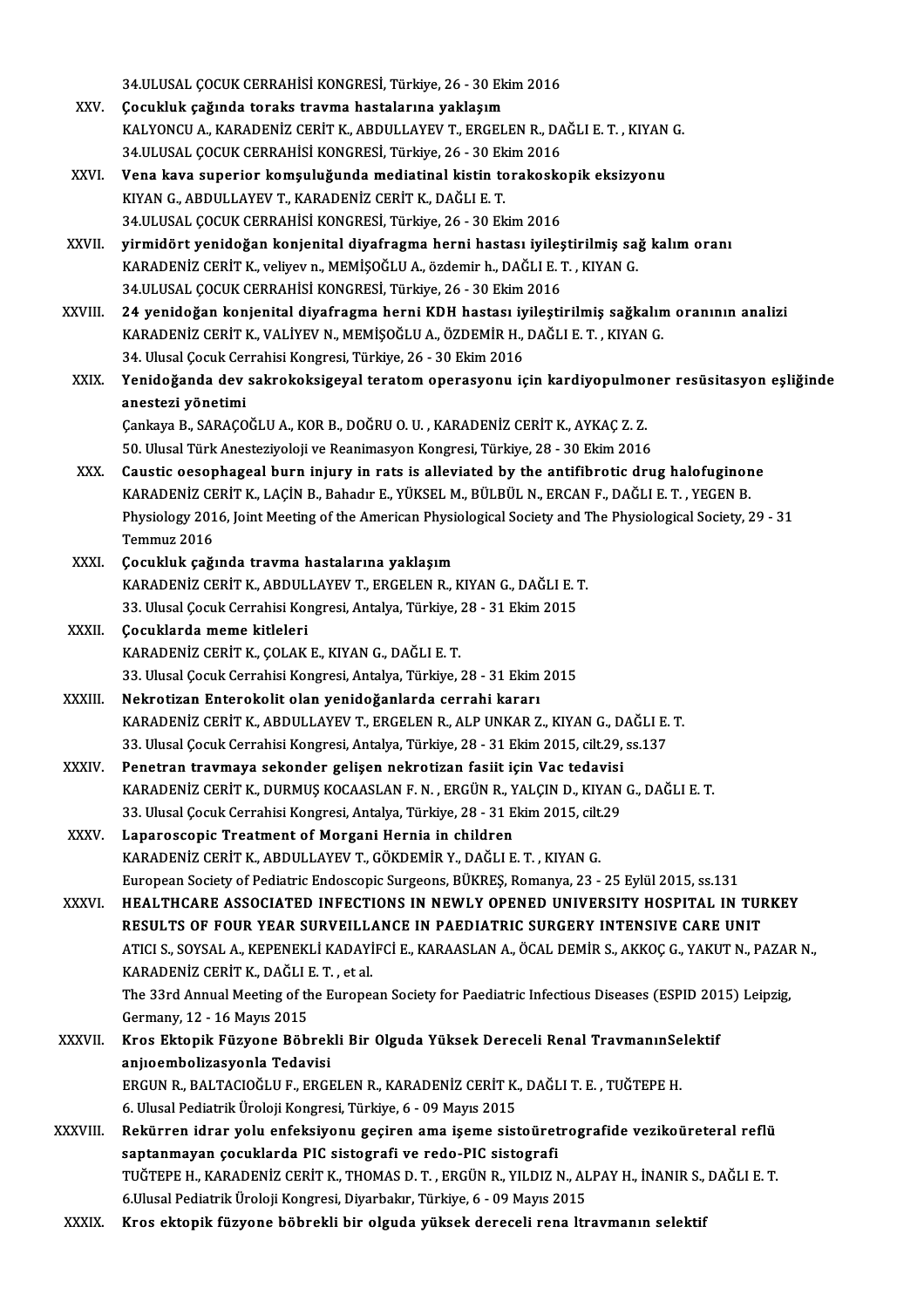anjioembolizasyonla tedavisi anjioembolizasyonla tedavisi<br>ERGÜN R., ABDULLAYEV T., ERGELEN R., KARADENİZ CERİT K., DAĞLI E. T. , TUĞTEPE H.<br>6 Husal Casuk Üralajisi Kangresi, Diyarbalır, Türkiye, 6 - 00 Mayıs 2015 anjioembolizasyonla tedavisi<br>ERGÜN R., ABDULLAYEV T., ERGELEN R., KARADENİZ CERİT K., DAĞLI E.<br>6.Ulusal Çocuk Ürolojisi Kongresi, Diyarbakır, Türkiye, 6 - 09 Mayıs 2015<br>Verilio ünataralındla tedavisinde Devall ile subünata ERGÜN R., ABDULLAYEV T., ERGELEN R., KARADENİZ CERİT K., DAĞLI E. T. , TUĞTEPE H.<br>6.Ulusal Çocuk Ürolojisi Kongresi, Diyarbakır, Türkiye, 6 - 09 Mayıs 2015<br>XL. Vezikoüreteralreflü tedavisinde Dexell ile subüreterik enj 6.Ulusal Çocuk Ürolojisi Kongresi, Diyarbakır, Türkiye, 6 - 09 Mayıs 2015<br>Vezikoüreteralreflü tedavisinde Dexell ile subüreterik enjeksiyon deneyimlerimiz<br>KARADENİZ CERİT K., ABDULLAYEV T., ERGÜN R., TERENCE THOMAS D., YIL Vezi<mark>koürete</mark><br>KARADENİZ<br>, TUĞTEPE H.<br>6 Ulusal Cocu KARADENİZ CERİT K., ABDULLAYEV T., ERGÜN R., TERENCE THOMAS D.,<br>, TUĞTEPE H.<br>6.Ulusal Çocuk Ürolojisi Kongresi, Diyarbakır, Türkiye, 6 - 09 Mayıs 2015<br>Nadir görülen bir binospadias sesidi Magameatus Intast Prenisiy , TUĞTEPE H.<br>6.Ulusal Çocuk Ürolojisi Kongresi, Diyarbakır, Türkiye, 6 - 09 Mayıs 2015<br>XLI. Nadir görülen bir hipospadias çeşidi Megameatus Intact Prepisium 6.Ulusal Çocuk Ürolojisi Kongresi, Diyarbakır, Türkiye, 6 - 09 Mayıs 2015<br>Nadir görülen bir hipospadias çeşidi Megameatus Intact Prepisium<br>TUĞTEPE H., ERGÜN R., ÇOLAK E., ABDULLAYEV T., KARADENİZ CERİT K., DAĞLI E. T.<br>6 Ul Nadir görülen bir hipospadias çeşidi Megameatus Intact Prepisiu<br>TUĞTEPE H., ERGÜN R., ÇOLAK E., ABDULLAYEV T., KARADENİZ CERİT K.,<br>6.Ulusal Çocuk Ürolojisi Kongresi, Diyarbakır, Türkiye, 6 - 09 Mayıs 2015<br>Peodo Bartter sen TUĞTEPE H., ERGÜN R., ÇOLAK E., ABDULLAYEV T., KARADENİZ CERİT K., DAĞLI E. T.<br>6.Ulusal Çocuk Ürolojisi Kongresi, Diyarbakır, Türkiye, 6 - 09 Mayıs 2015<br>XLII. Psodo Bartter sendromu ile başvuran bir yenidoğanda çoklu g 6.Ulusal Çocuk Ürolojisi Kongresi, Diyarbakır, Türkiye, 6 - 09 Mayıs 2015<br>Psodo Bartter sendromu ile başvuran bir yenidoğanda çoklu gastrointestinal o<br>ALP Z., KUTER N., KARADENİZ CERİT K., MEMİŞOĞLU A., ALPAY H., BİLGEN H. Psodo Bartter sendromu ile başvuran bir yenidoğanda çoklu<br>ALP Z., KUTER N., KARADENİZ CERİT K., MEMİŞOĞLU A., ALPAY H., B<br>23. Ulusal Neonatoloji Kongresi, Adana, Türkiye, 19 - 22 Nisan 2015<br>Bağdo Bartter sendromu ile başyu XLI I. PS., KUTER N., KARADENİZ CERİT K., MEMİŞOĞLU A., ALPAY H., BİLGEN H. S. , ÖZEK E.<br>23. Ulusal Neonatoloji Kongresi, Adana, Türkiye, 19 - 22 Nisan 2015<br>XLIII. Psödo-Bartter sendromu ile başvuran bir yenidoğanda çoklu 23. Ulusal Neonatoloji Kongresi, Adana, Türkiye, 19 - 22 Nisan 2015<br>Psödo-Bartter sendromu ile başvuran bir yenidoğanda çoklu gastrointestinal obstrük<br>ALP ÜNKAR Z., KUTER N., KARADENİZ CERİT K., MEMİŞOĞLU A., ALPAY H., BİL Psödo-Bartter sendromu ile başvuran bir yenidoğand<br>ALP ÜNKAR Z., KUTER N., KARADENİZ CERİT K., MEMİŞOĞLU<br>23. Ulusal Neonatoloji Kongresi, Türkiye, 19 - 22 Nisan 2015<br>Prematüre Kız İnfantta Uterus ve Fallen Tünleri İsane ALP ÜNKAR Z., KUTER N., KARADENİZ CERİT K., MEMİŞOĞLU A., ALPAY H., BİLGEN H. S. , ÖZEK E.<br>23. Ulusal Neonatoloji Kongresi, Türkiye, 19 - 22 Nisan 2015<br>XLIV. Prematüre Kız İnfantta Uterus ve Fallop Tüpleri İçeren Redük Prematüre Kız İnfantta Uterus ve Fallop Tüpleri İçeren Redükte Edilemeyen Kasık Fıtığı 35. Ulusal Radyoloji Kongresi, Türkiye, 11 - 16 Kasım 2014 ERGELEN R., KARADENİZ CERİT K., ASADOV R., BUGDAYCI O., TUNEY D.<br>35. Ulusal Radyoloji Kongresi, Türkiye, 11 - 16 Kasım 2014<br>XLV. Thoracoscopic treatment of primary spontaneous pneumothorax<br>XLV. THORADENİZ CERİT K. 35. Ulusal Radyoloji Kongresi, Türkiye, 11 - 16 Kasım 2014<br><mark>Thoracoscopic treatment of primary spontaneous pneumothorax</mark><br>KIYAN G., KARADENİZ CERİT K., KALYONCU A., GÖKDEMİR Y., DAĞLI E. T.<br>4th Annual Congress European Soci KIYAN G., KARADENİZ CERİT K., KALYONCU A., GÖKDEMİR Y., DAĞLI E. T.<br>4th Annual Congress European Society of Paediatric Endoscopic Surgeons, Bratislava, Slovakya, 1 - 03 Ekim 2014 XLVI. Çocuklarda Trakeostomi: Tıbbi ve Sosyal Boyut 4th Annual Congress European Society of Paediatric Endoscopic Surgeons, Bratislava, Slova<br>Cocuklarda Trakeostomi: Tıbbi ve Sosyal Boyut<br>THOMAS D. T. , KARADENİZ CERİT K., GÖKDEMİR Y., KARADAĞ B. T. , DAĞLI E. T. , KIYAN G. Cocuklarda Trakeostomi: Tıbbi ve Sosyal Boyut<br>THOMAS D. T. , KARADENİZ CERİT K., GÖKDEMİR Y., KARADAĞ B. T. , DAĞ!<br>32. Ulusal Çocuk Cerrahisi Kongresi, Trabzon, Türkiye, 17 - 20 Eylül 2014<br>LACTOCOCCUS LACTIS CATUETER RELAT XLVI . LACTOCOCCUS LACTIS CATHETER RELATED BLOODSTREAMINFECTIONSIN AN INFANT CASE REPORT 32. Ulusal Çocuk Cerrahisi Kongresi, Trabzon, Türkiye, 17 - 20 Eylül 2014<br>LACTOCOCCUS LACTIS CATHETER RELATED BLOODSTREAM INFECTIONSIN AN INFA<br>KARAASLAN A., SOYSAL A., KEPENEKLİ KADAYİFCİ E., KARADENİZ CERİT K., ATICI S., LACTOCOCCUS LACTIS CATHETER RELATED BLOODSTREAM INFECTIONSIN AN INFANT CASE REPORT<br>KARAASLAN A., SOYSAL A., KEPENEKLI KADAYIFCI E., KARADENIZ CERIT K., ATICI S., BAKIR M.<br>32nd Annual Meeting of the European Society for Pae KARAASLAN A., SOYSAL A., KEPENEKLİ KADAYİFCİ E., KARADENİZ CERİT K., ATICI S., BAKIR M.<br>32nd Annual Meeting of the European Society for Paediatric Infectious Diseases (ESPID 2014) Dublin, Ireland, 6<br>10 Mayıs 2014 32nd Annual Meeting of the European Society for Paediatric Infectious Diseases (ES<br>10 Mayıs 2014<br>XLVIII. Bir Olgu Nedeniyle Çocukluk Çağında Çok Nadir Görülen Bir Kanser Türü<br>CAKAN M. TOKUC A.C. KARADENİZ CERİT K. TUTAR E. 10 Mayıs 2014<br>Bir Olgu Nedeniyle Çocukluk Çağında Çok Nadir Görülen Bir Kanser Tü<br>ÇAKAN M., TOKUÇ A. G. , KARADENİZ CERİT K., TUTAR E., ERGELEN R., POLAT S.<br>1. Marmana Padiatri Cünleri Türkiye 17, 19 Osak 2014 CAKAN M., TOKUÇ A. G. , KARADENİZ CERİT K., TUTAR E., ERGELEN R., POLAT S.<br>1. Marmara Pediatri Günleri, Türkiye, 17 - 19 Ocak 2014 CAKAN M., TOKUÇ A. G. , KARADENİZ CERİT K., TUTAR E., ERGELE<br>1. Marmara Pediatri Günleri, Türkiye, 17 - 19 Ocak 2014<br>XLIX. Cocukluk Çağında Pankreasın solid psödopapiller kanseri<br>5. Kanadeniz Cepit K. ERCELEN B. KALYONCU A KARADENİZ CERİTK.,ERGELENR.,KALYONCUA.,TOPALH.,TUNEYD.,DAGLIT.E. Cocukluk Çağında Pankreasın solid psödopapiller k<br>KARADENİZ CERİT K., ERGELEN R., KALYONCU A., TOPAL<br>34. Ulusal Radyoloji Kongresi, Türkiye, 6 - 10 Kasım 2013<br>Cosuklarda İapaneskapik vardımlı antasınd parlutt L. Çocuklarda laparoskopik yardımlı antegrad perkutan gastrostomi 34. Ulusal Radyoloji Kongresi, Türkiye, 6 - 10 Kasım 2013 Çocuklarda laparoskopik yardımlı antegrad perkutan gastrost<br>KARADENİZ CERİT K., KALYONCU A., DAĞLI E. T. , KIYAN G.<br>31.Ulusal Çocuk Cerrahisi Kongresi, Türkiye, 30 Ekim - 02 Kasım 2013<br>Subalettik darlık tadayisi KARADENİZ CERİT K., KALYO<br>31.Ulusal Çocuk Cerrahisi Ko<br>LI. Subglottik darlık tedavisi LI. Subglottik darlık tedavisi<br>KIYAN G., KARADENİZ CERİT K., KALYONCU A., ERDEM E., KARAKOÇ F., DAĞLI E. T. 30. Ulusal Çocuk Cerrahisi Kongresi, Türkiye, 17 - 20 Ekim 2012 LII. Gastroözofageal reflüde cerrahi tedavi 30.Ulusal Çocuk Cerrahisi Kongresi, Türkiye, 17 - 20 Ekim 2012<br>Gastroözofageal reflüde cerrahi tedavi<br>KIYAN G., KARADENİZ CERİT K., ABDULLAYEV T., GÖKDEMİR Y., DAĞLI E. T.<br>20 Huyal Ceguk Cerrahisi Kongresi, Türkiye, 17 - 2 Gastroözofageal reflüde cerrahi tedavi<br>KIYAN G., KARADENİZ CERİT K., ABDULLAYEV T., GÖKDEMİR Y.,<br>30.Ulusal Çocuk Cerrahisi Kongresi, Türkiye, 17 - 20 Ekim 2012<br>Palna adilemeyen testisli bestalarda lanareskaninin yeri KIYAN G., KARADENİZ CERİT K., ABDULLAYEV T., GÖKDEMİR Y.,<br>30.Ulusal Çocuk Cerrahisi Kongresi, Türkiye, 17 - 20 Ekim 2012<br>LIII. Palpe edilemeyen testisli hastalarda laparoskopinin yeri<br>TUČTEPE H. KARADENİZ CERİT K. THOMAS D

- 30.Ulusal Çocuk Cerrahisi Kongresi, Türkiye, 17 20 Ekim 2012<br>Palpe edilemeyen testisli hastalarda laparoskopinin yeri<br>TUĞTEPE H., KARADENİZ CERİT K., THOMAS D. T. , KARAASLAN B., YENER TURAN S., DAĞLI E. T.<br>2. Ulusal Ped Palpe edilemeyen testisli hastalarda laparoskopinin yer.<br>TUĞTEPE H., KARADENİZ CERİT K., THOMAS D. T. , KARAASLAN<br>3. Ulusal Pediatrik Üroloji Kongresi, Türkiye, 5 - 07 Nisan 2012<br>Bir yanık markazine başuyyan sesulduk sağın TUĞTEPE H., KARADENİZ CERİT K., THOMAS D. T. , KARAASLAN B., YENER TURAN S., DAĞLI E. T.<br>3. Ulusal Pediatrik Üroloji Kongresi, Türkiye, 5 - 07 Nisan 2012<br>LIV. Bir yanık merkezine başvuran çocukluk çağındaki yanık hasta
- 3. Ulusal Pediatrik Üroloji Kongresi, Türkiye, 5 07 Nisan 2012<br>Bir yanık merkezine başvuran çocukluk çağındaki yanık l<br>İRŞİ C., KARADENİZ CERİT K., DERELİ Z., ACAR H.<br>29.Ulusal Çocuk Cerrahisi Kongresi, Türkiye, 14 17 Bir yanık merkezine başvuran çocukluk çağındaki yanık h<br>İRŞİ C., KARADENİZ CERİT K., DERELİ Z., ACAR H.<br>29.Ulusal Çocuk Cerrahisi Kongresi, Türkiye, 14 - 17 Mayıs 2011<br>Cosuklarda trakaastami
- LV. Çocuklarda trakeostomi